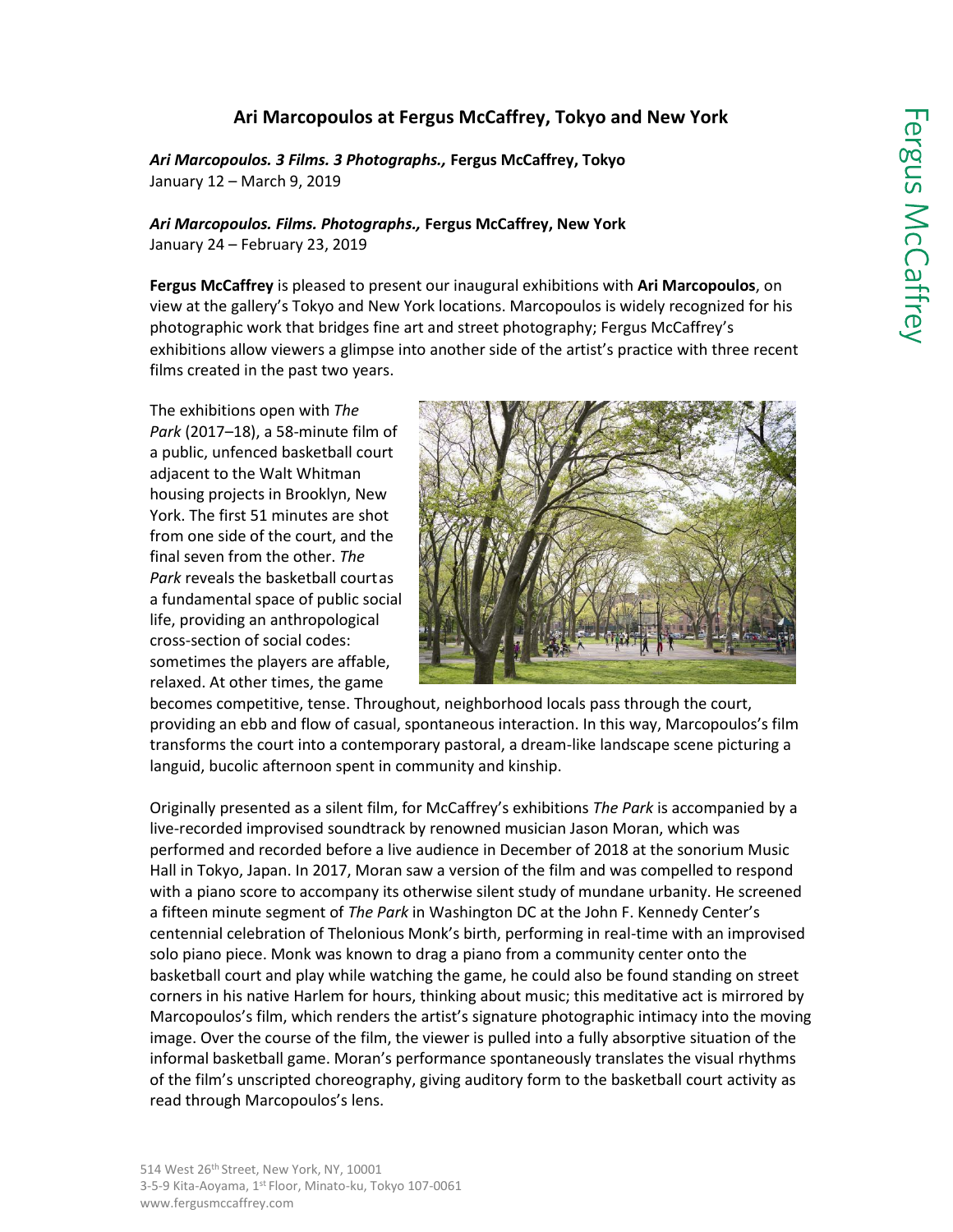*Monogram Hunters* (2018) finds Marcopoulos in a unique encounter with music and convergence, during travels in New Orleans. Invited to a gathering at a  $7<sup>th</sup>$  Ward bar, the artist captured a rehearsal by a traditional Mardi Gras Indian "tribe". Marcopoulos films the members training a new generation the rules of the dance. There are specific codes



and gestures which prepare each participant to do battle with rival tribes come Mardi Gras. The chants date back generations, and the drum rhythm coheres this tight-knit group of men to the wider collective of the neighborhood bar.

In *Upper Big Tracadie* (2018), filmed during a late summer trip in Nova Scotia, Marcopoulos visited a small town founded in 1783 by freed American slaves during the revolutionary war. The church, established in 1822, is a central part of a shrinking society and the site of gathering for its largely African Canadian congregation. Marcopoulos's perspective—as voyeur and participant—allows the viewer an intimate experience of devotion as it is performed on a Sunday in this small municipality.

Marcopoulos has defined the pillars of his work as "noise, exertion, rebellion and chaos." In Fergus McCaffrey's exhibitions, the artist brings the guiding principles of his photographic approach to video work, where they are informed by a sense of equanimity, care, and grace, capturing the slow flow and punctuated ruptures of contemporary social life. Marcopoulos brings a formalist's eye to public gathering spaces, transforming basketball courts, public parks, churches, and community centers into stages upon which the unplanned direction of daily life plays out.



In each transatlantic location, a selection of newly produced washi prints by the artist will be on view. This body of photos is largely, but not exclusively, drawn from Marcopoulos's 2010-2012 archive and reprinted on handmade paper carefully selected from a washi collective found only in Japan. Further elaborating his photographic practice with this palpable material, Marcopoulos imbues his serene portrait and street photography with a fresh intimacy, in some cases dramatizing

a tension between fluid spontaneity and casual composure, while dispersing a subtle timelessness beyond the frame. In addition to captures of his friends and family, images of graffiti and life in New York, San Francisco and, most recently, Beirut are rendered with a nuanced dynamism on the washi's textured surface.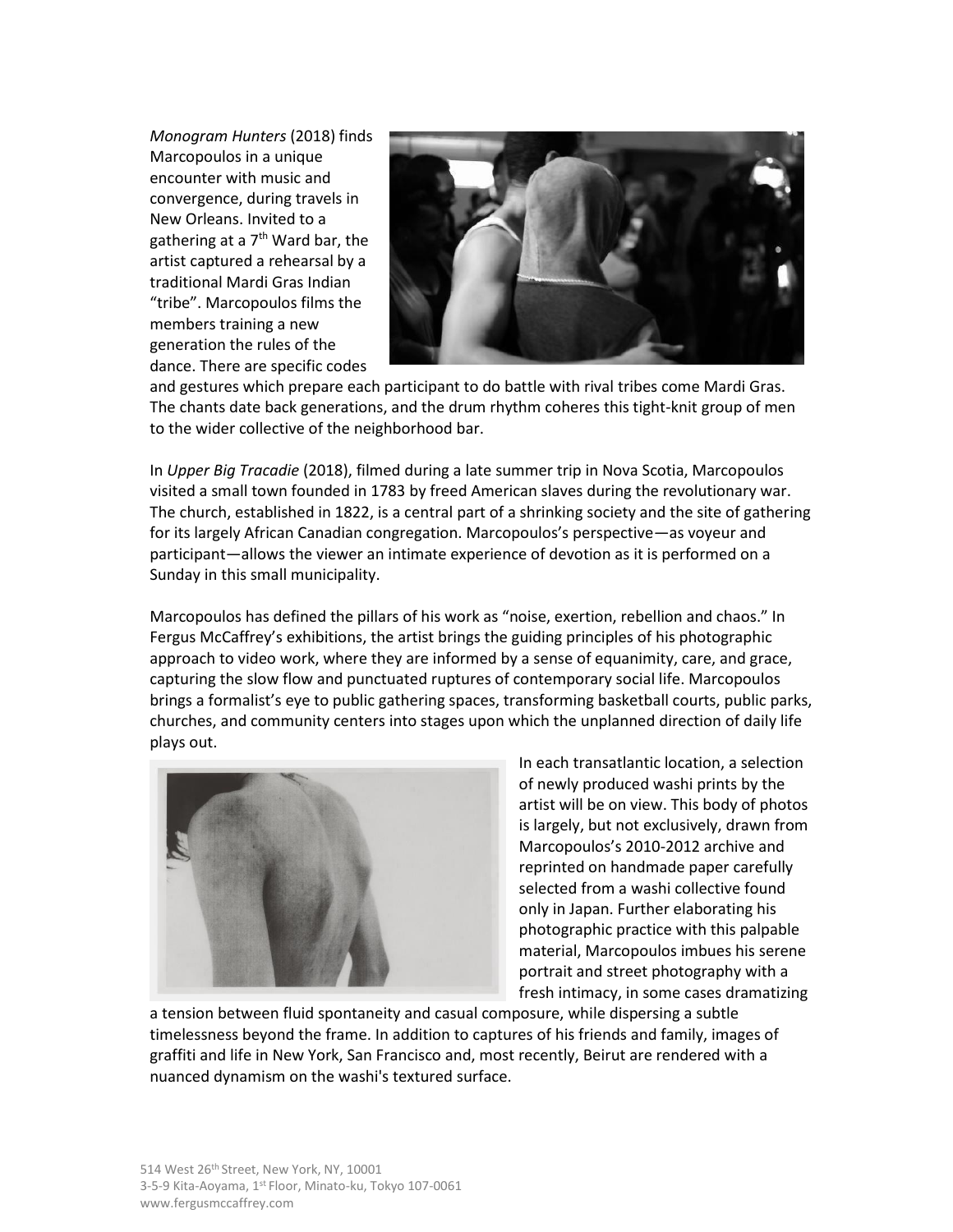*The soundtrack recording of "The Park" was made possible with the support of Gucci. To celebrate Moran's collaboration, Marcopoulos created a playbill, zine, and poster, launched by iconic bookstore DAIKANYAMA TSUTAYA BOOKS on December 21, 2018.*

## **About the Artist**

Born in Amsterdam in 1957, Marcopoulos first came to New York in 1979, where he became involved in both the downtown art scene and city's burgeoning hip hop culture. His photographs acted as bridges between the two overlapping worlds, creating a unique sensibility informed by both the raw, intuitive virtuosity of early hip hop music and the ironic, image-based culture of the 1980s downtown art world. After working in Andy Warhol's studio for two years printing black-and-white photographs, Marcopoulos became the studio assistant of photographer Irving Penn; his work is dually informed by Warhol's indiscriminate approach to subject matter and Penn's emphasis on technical skill and formal elegance.

Marcopoulos began his own photographic practice on the streets of New York. His engaged, affable approach meant that he quickly found himself part of the communities he photographed. Taken as a whole, the volume of images Marcopoulos has produced since the early 1980s form a rough biographical sketch of the artist. Over the past four decades, these photographs have provided an intimate glimpse into his family life alongside that of his subjects, which, in the artist's words, include "edge dwellers, skaters, rap gods, athletes, kids, trees, graffiti, faces, tangles and cars." Marcopoulos is guided by the rich histories of conceptual art and documentary photography, his approach is spontaneous and intuitive; he takes cues from the practices and lifestyles of his subjects and this imbues his work with both emotional immediacy and formal rigor.

Marcopoulos has been the subject of several solo exhibitions at venues including the Fotografiemuseum Amsterdam, Netherlands; Berkeley Art Museum, Berkeley, CA; MoMA PS1, New York; frank elbaz, Paris; Marlborough Chelsea, New York; and Alleged Gallery, New York, among others. Marcopoulos participated in two Whitney Biennials in 2002 and 2010, and his photographs are among the collections of the Whitney Museum of American Art, New York; SFMOMA, CA; the New Orleans Museum of Art, LO; and the Detroit Institute of Art, MI. His work has been published in the *New York Times Magazine*, *Interview*, *Paper*, *Blind Spot*, *Transworld Snowboarding*, and *Snowboarder*. Among Marcopoulos's many books are *Epiphany: Gucci*, 2016 (IDEA); *Not Yet*, 2016 (Rizzoli), *Rome-Malibu*, 2016 (Roma); *Out to Lunch*, 2012 (Roth); *Fumes*, 2015 (Karma), *Directory*, 2011 (Nieves); *Out and About*, 2005; *Kids Born out of Fire*, 2004; *Pass the Mic: Beastie Boys 1991-1996*, 2001; and*Transitions and Exits*, 2000.

**Fergus McCaffrey Gallery**, founded in 2006, is internationally recognized for its groundbreaking role in promoting the work of postwar Japanese artists such as Sadamasa Motonaga, Kazuo Shiraga and Jiro Takamatsu. The gallery also exhibits the work of emerging and seminal Western artists such as Marcia Hafif, Birgit Jürgenssen, Richard Nonas, Sigmar Polke and Carol Rama. In keeping with the gallery's commitment to Japanese art and culture, McCaffrey opened its Tokyo outpost in March 2018 with an exhibition of paintings by Robert Ryman. The gallery's 2019 program features solo exhibitions by Ari Marcopoulos, Patti Smith, and Jasper Johns, among others.